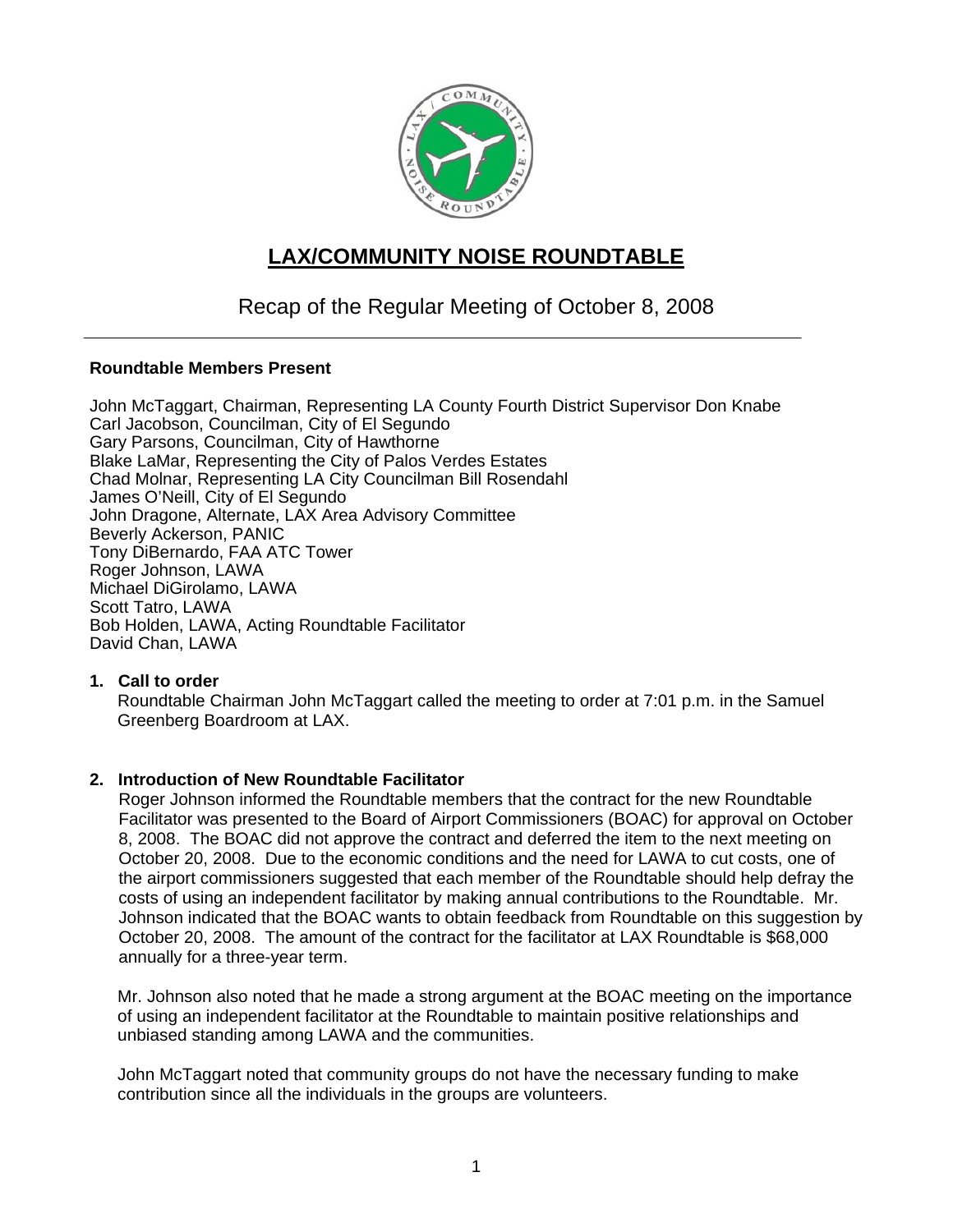Carl Jacobson noted that the City of El Segundo is reducing costs as well and would be difficult to make contribution to the Roundtable.

Gary Parsons indicated that the City of Hawthorne is also reducing costs. He would be agreeable to operate the Roundtable without an independent facilitator as a way to reduce costs.

Beverly Ackerson indicated that she preferred using an outside consultant instead of airport staff to serve as the facilitator for the Roundtable.

It was noted that budgets have been approved for this fiscal year for the majority of the governmental agencies and would be difficult to request additional funding at this time.

John McTaggart indicated that the Roundtable did not have an opportunity to participate in the selection process for the new facilitator. Therefore, he indicated that it is unfair for LAWA to request the Roundtable to pay for a firm that the Roundtable did not select.

Roger Johnson stated that the LAWA Evaluation Committee determined that Harris Miller Miller and Hanson Inc. (HMMH) is the most qualified firm to provide facilitator/consultant services to the Roundtable. In addition, HMMH has the technical staff to perform noise analyses to test the effectiveness of noise abatement procedures. With HMMH assistance, LAWA will be able to take the Roundtable to next level with respect to the level of service provided.

Chad Molnar suggested that the Roundtable should provide a written response to the BOAC and to also attend the BOAC meeting on Oct  $20<sup>th</sup>$  to comment on this issue.

John McTaggart suggested that the Roundtable members may want to consider of having a discussion on this issue in a conference call without LAWA being present. Mr. McTaggart requested that the contact information of the Roundtable members to be distributed by LAWA. (This information was distributed to the Roundtable members the following day).

### **3. Discussion of Taxiway CC**

Mr. Michael DiGirolamo provided a detailed explanation of why reopening taxiway CC is not possible and would not solve the issue of Runway 25L departures. He explained if taxiway CC is to be reopened, aircraft using CC to taxi to Rwy. 25R for departure would be required to wait for clearance from the LAX Tower prior to passing by the east end of 25L. In addition, aircraft would not be able to hold on CC because of aircraft arriving to 25L would have to fly over the holding airplane causing a potential safety hazard.

Mr. DiGirolamo indicated that taxiway CC was decommissioned after reconstruction of Rwy. 25L and the installation of the Category (CAT) III lighting system, with two rows of the lighting system installed on the taxiway. He also mentioned that he spoke with the FAA Flight Standards District Office (FSDO) on the possibility of relocating the CAT III lighting system or retracting the lighting system when it is not in use. The FSDO indicated that the lighting system consists of several rows of structures that are placed in a precise predetermined distance from one row to another and therefore would not possible to relocate a portion of the lighting system. It is also not possible to relocate the entire lighting system because of the space limitation of the airfield at LAX. The FAA FSDO also examined the feasibility of retracting the lighting system when it is not in use and determined that it is unfeasible because of the requirement of going through the process of recertifying and calibrating the lighting system every time it is raised and put back in service.

Mr. DiGirolamo indicated that aircraft operators on the south side of LAX are currently using taxiway F to travel to runway 25R for departures and that LAWA will continue to work with the FAA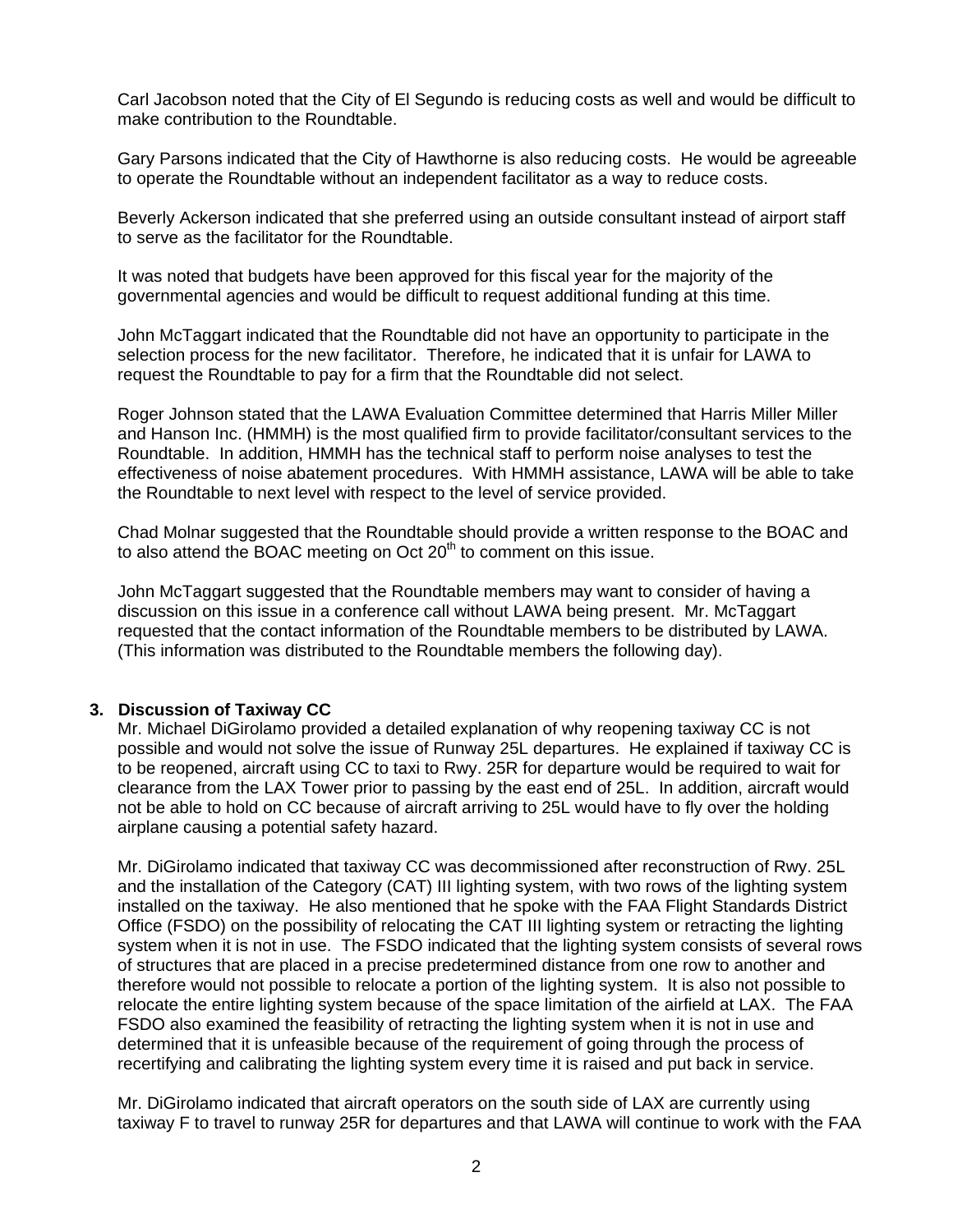to maximize the use of runway 25R for departures. He proposed to close out the work item on Taxiway CC as it is not a practical solution in reducing 25L departures at LAX.

Scott Tatro mentioned that the work item on taxiway CC is a sub-section of the LAX Preferential Runway Use Policy in the Roundtable Work Program and that closing out the taxiway CC item will not stop the work on the runway use policy.

Chad Molnar inquired if taxiway CC can be lowered so that aircraft operators would not need to obtain clearances from ATCs to travel to runway 25R for departures. Mr. Tony DiBernardo indicated that it is not possible to lower the pavement deep enough to accommodate the height of the aircraft.

## **4. Demonstration of WebTrak Internet Flight Tracking System**

David Chan provided a demonstration on the new Internet flight track system, WebTrak, which will eventually replace the current system, AirportMonitor. Mr. Chan demonstrated the following features of the new system:

- The system can locate the address of the property.
- A feature called "static track" that shows the entire track of a particular aircraft.
- Complaints can be filed directly on the web site.
- The system provides weather information with 90 days of historical data.
- Noise levels information is displayed for each noise monitoring site at LAX.
- Noise contours can be placed on the map to use for determination of sound insulation eligibility.

Bob Holden demonstrated additional features of the system which include panning, zooming and scrolling of the map, and showing the radar coverage area. He then described two options in regards to the delayed time of receiving data to be presented in WebTrak. One option is to set the delayed time to 22 minutes in which WebTrak will present unprocessed raw data received directly from the FAA So Cal TRACON facility. These raw data contain some errors such as radar reflection, mislabeled flight identification, and other errors. The other option is set the delayed time to 2 hours which will allow the necessary time for the system to process those raw data to ensure data accuracy. Mr. Holden advised that LAWA would like the Roundtable to decide which option is most suitable. The Roundtable voted to have LAWA set the delayed time to 22 minutes acknowledging that the data may not be perfect.

Mr. Holden also pointed out that while the system is in replay mode, it has a time limitation of 30 minutes for continuous usage, and requires the user to affirm that more time is needed or the system will stop the replay.

### **5. Review/Discussion of Work Program**

This item is deferred to the next meeting due to time constraints.

### **6. Roundtable Member Discussion**

- Michael DiGirolamo stated that aircraft are the largest source of carbon emissions and one of the ways to reduce the emissions is to reduce the amount of time the aircraft need to wait on ground for takeoffs. This is part of the "Going Green Initiative" that LAX is participating.
- Tony DiBernardo added that FAA generally instructs air carriers with southbound destinations to use the south runways for departures and air carriers with northbound destinations to use